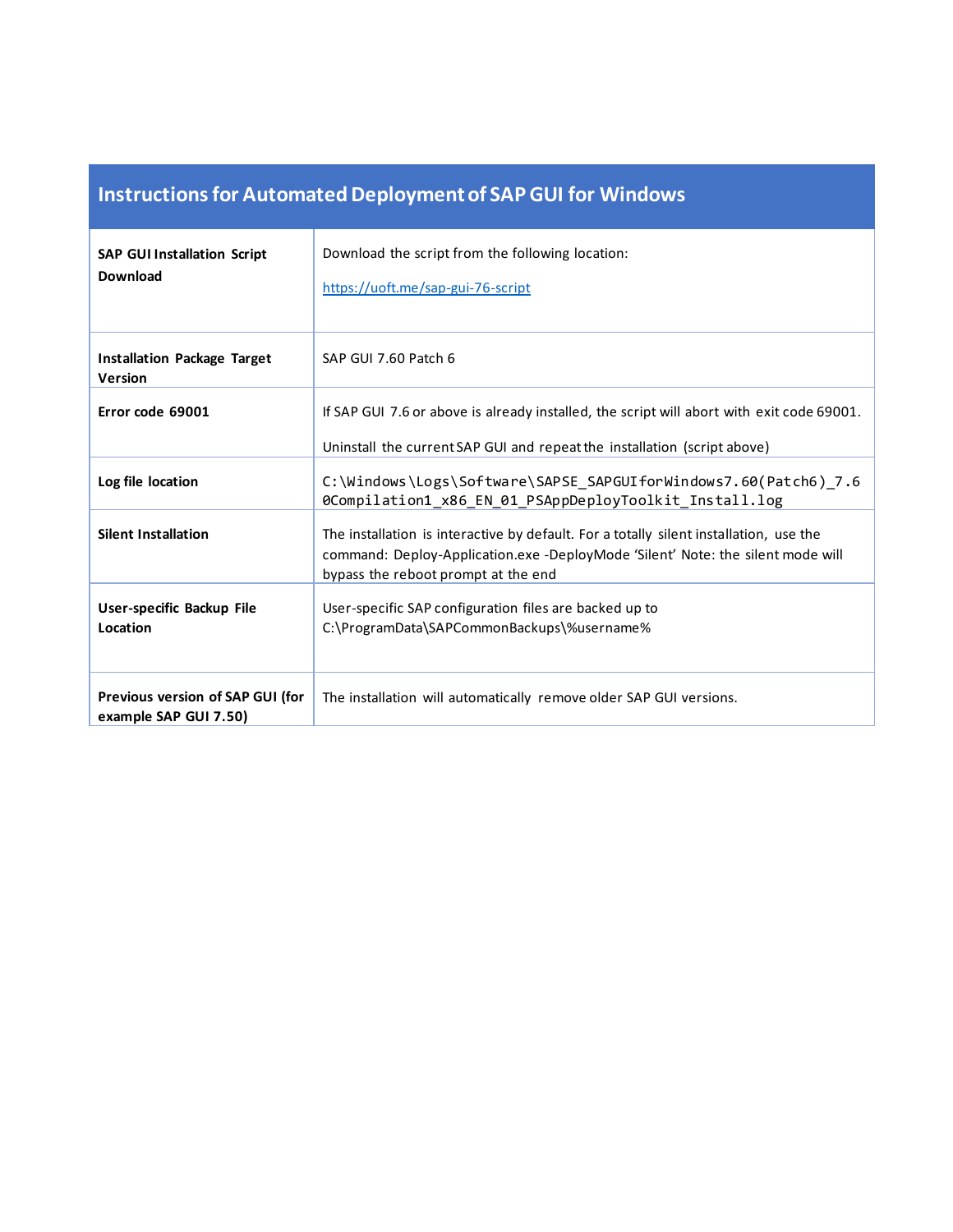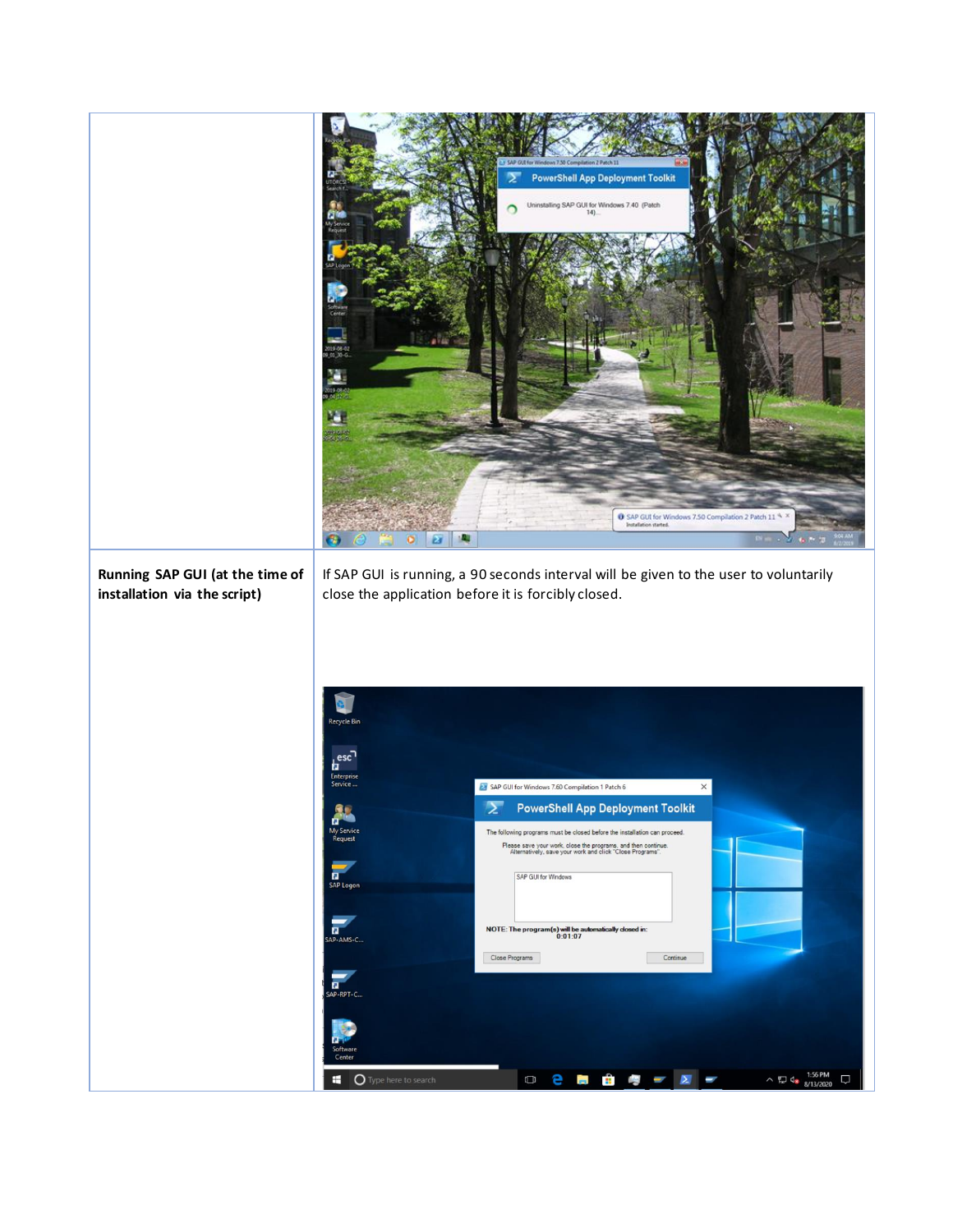| Running SAP GUI 7.60 Installer       | SAP GUI 7.6 installer runs. The script will not continue if it encounters fatal exit codes<br>from the installer. Note: non-zero exit codes are incremented by 69000 in order to<br>avoid collision with SCCM FailureRetry codes. For example, exit code 70 ("invalid<br>xml") becomes 69070. |
|--------------------------------------|-----------------------------------------------------------------------------------------------------------------------------------------------------------------------------------------------------------------------------------------------------------------------------------------------|
|                                      | SAP GUI for Windows 7.60 Compilation 1 Patch 6<br>$\rightarrow$<br><b>PowerShell App Deployment Toolkit</b><br>esc<br><b>Enterprise</b><br>ာ<br>Installation in progress. Please wait.<br>$\overline{a}$                                                                                      |
|                                      | SAP Log<br>σ<br>AP-AMS-C<br>AP-RPT-C<br>O Type here to search<br>8 e 5 f<br>ㅅ 틴 d.                                                                                                                                                                                                            |
| <b>Local Services file</b>           | Three entries are appended to the services file<br>(C:\Windows\System32\drivers\etc\services) for load-balancing the SAP server                                                                                                                                                               |
| <b>SAP GUI xml file</b>              | File with name "SAPUILandscape.xml" is copied to each user's profile directory                                                                                                                                                                                                                |
| <b>Related Environment variables</b> | Environment variables for SAP instance launch arguments are created in the System<br>context in order to be used for new shortcuts.                                                                                                                                                           |
| <b>SAP Shortcuts</b>                 | New shortcuts for Cloud SAP instances are created and placed in Start Menu -> All<br>Programs -> Admin Systems - Cloud                                                                                                                                                                        |
| <b>Restart Windows OS</b>            | If a user is logged on, 300 second count down will be given before the machine is<br>force rebooted                                                                                                                                                                                           |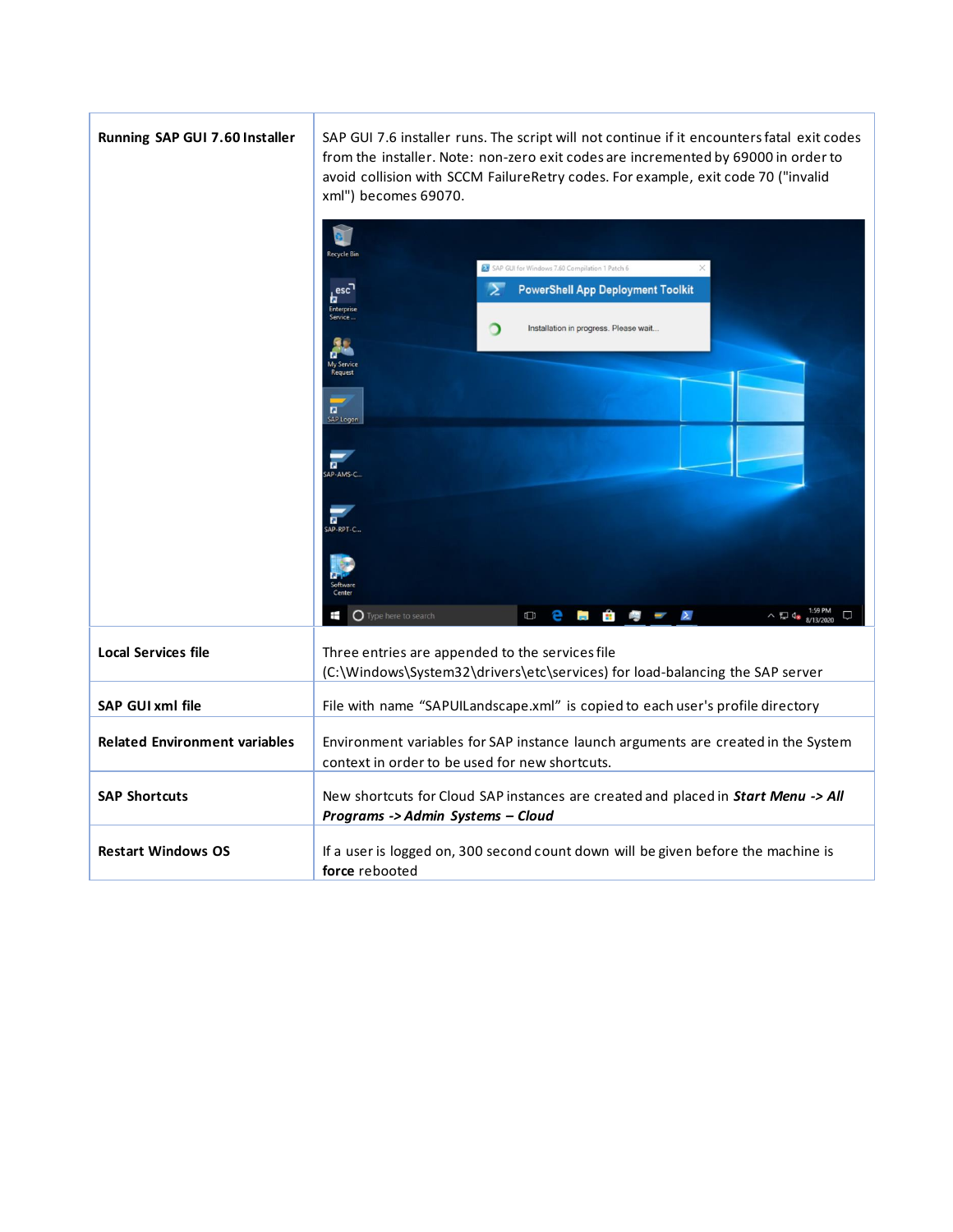